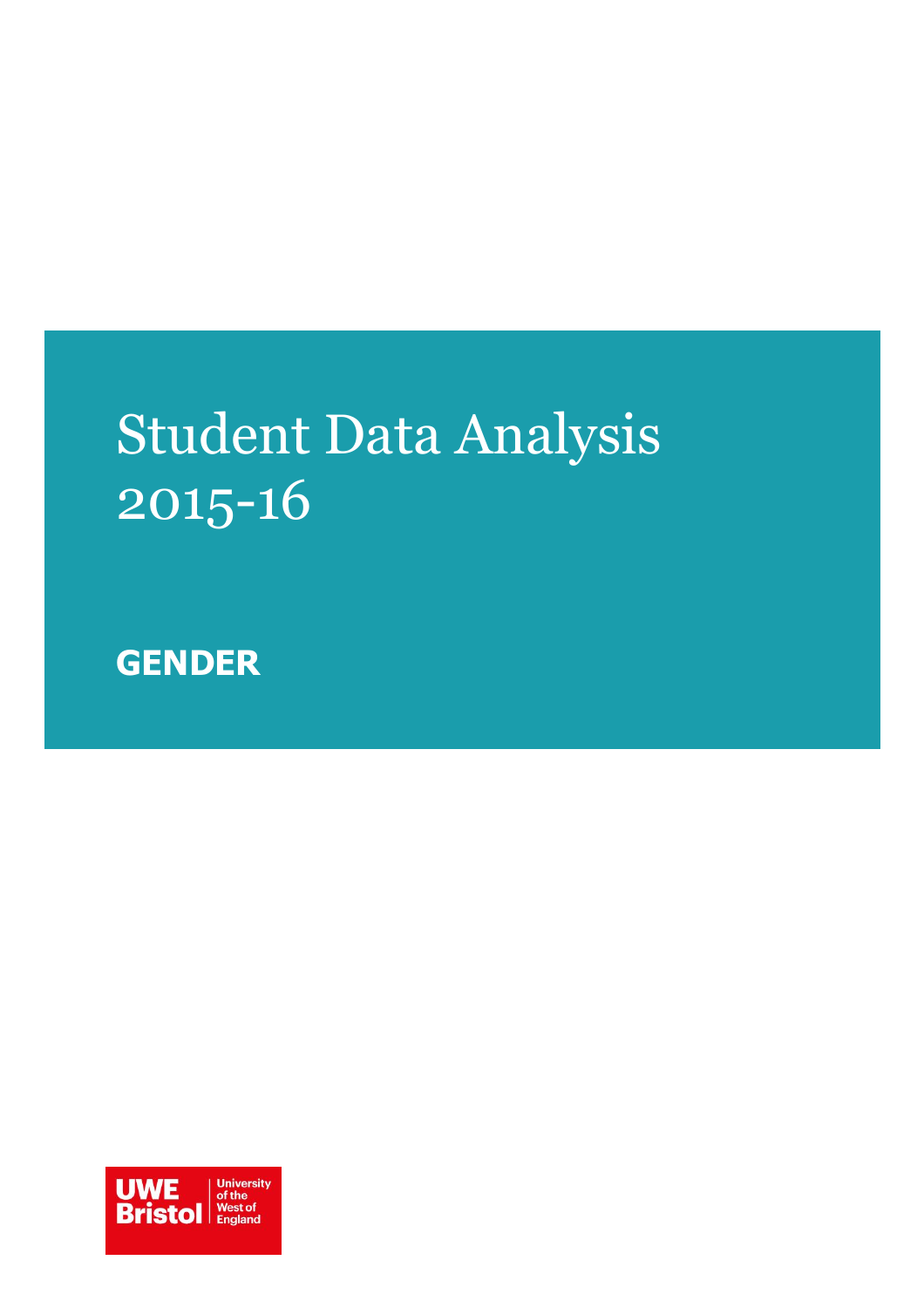### **Contents**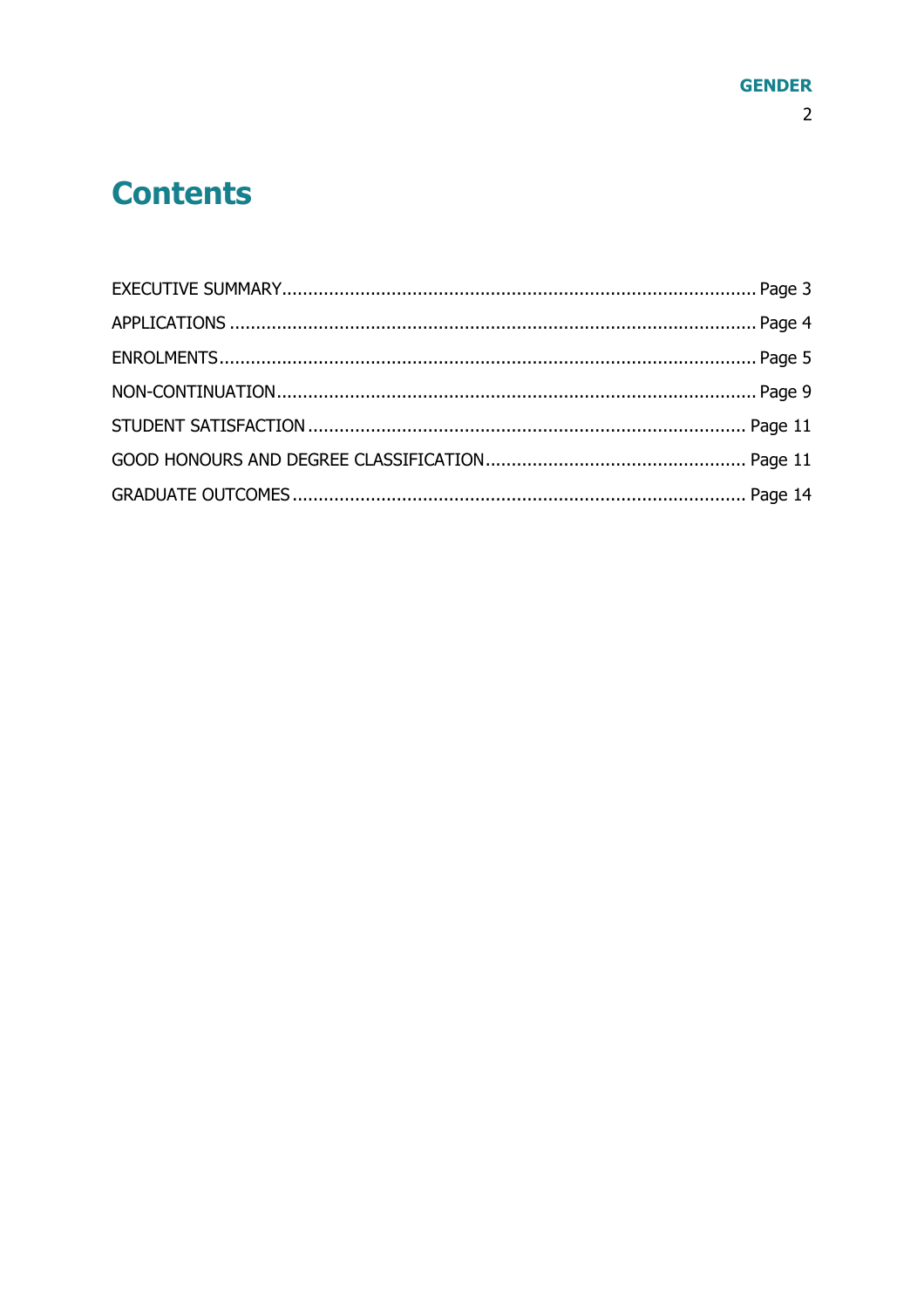### <span id="page-2-0"></span>**EXECUTIVE SUMMARY**

- The university continues to receive more applications from female applicants and subsequently, continues to enrol more female students.
- The gender gap in recruitment is larger within certain faculties and departments: Engineering and Computer Science related programmes continue to recruit more male students; conversely, programmes across both Education and Nursing and Midwifery are predominantly female.
- This trend in recruitment is reflective of the sector; whilst student recruitment rates have fluctuated, the number of female entrants has consistently been higher than male entrants (see figure 1).
- In 15/16, the non-continuation rate for male students is higher than it is for female students. Over time, there has been a great deal of fluctuation in the rate of noncontinuation for both genders but generally, most departments see a higher proportion of female students continuing to remain active in the university.
- Overall, male students are more satisfied with the university however, when results are broken down by the various measures of satisfaction, female students appear more satisfied with the students' union and the quality of teaching.
- Female students have consistently achieved a higher rate of good honours than male students have. However, over time the rate of good honours for male students has steadily improved.
- Graduate outcomes are generally more positive for female graduates: across the university, more female graduates are entering further study and slightly more are entering professional employment; furthermore, the rate of unemployment for male graduates is higher than it is for female graduates. Institutional patterns are typical of the sector: more female graduates are entering professional employment however, more male students are entering senior roles (see figure 4).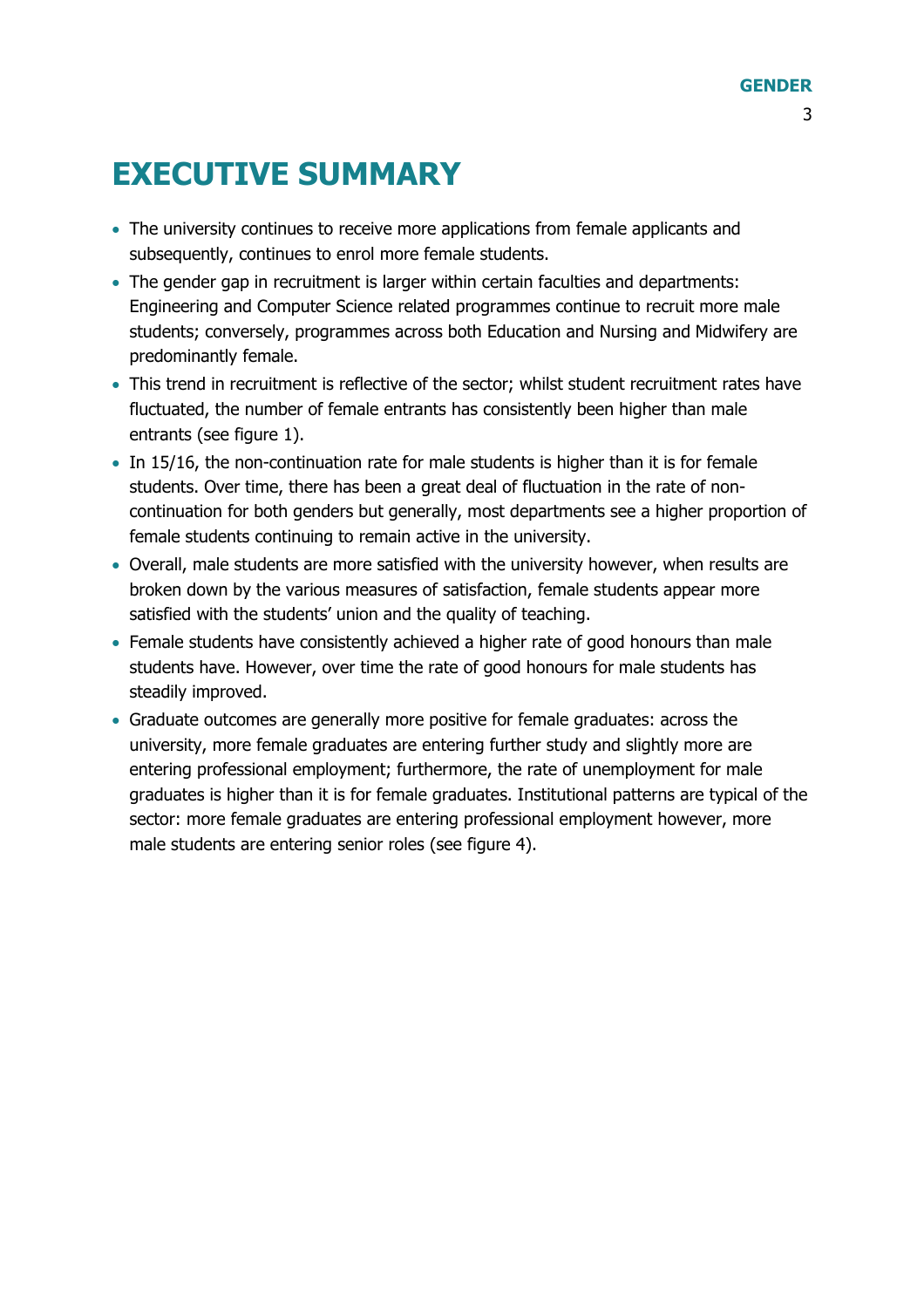## <span id="page-3-0"></span>**APPLICATIONS**

|                   |            |                                                      | <b>Female</b> | <b>Male</b> | Female % | Male % |
|-------------------|------------|------------------------------------------------------|---------------|-------------|----------|--------|
| <b>University</b> |            |                                                      | 15,533        | 11,010      | 59%      | 41%    |
|                   | <b>ACE</b> |                                                      | 3898          | 1859        | 68%      | 32%    |
|                   |            | Art and Design                                       | 1470          | 593         | 71%      | 29%    |
|                   |            | Arts and Cultural Industries                         | 645           | 397         | 62%      | 38%    |
|                   |            | Education                                            | 780           | 146         | 84%      | 16%    |
|                   |            | Film and Journalism                                  | 1003          | 723         | 58%      | 42%    |
|                   | <b>FBL</b> |                                                      | 2001          | 2297        | 47%      | 53%    |
|                   |            | Accounting, Economics and<br>Finance                 | 184           | 525         | 26%      | 74%    |
|                   |            | <b>Business and Management</b>                       | 1134          | 1476        | 43%      | 57%    |
|                   |            | Law                                                  | 683           | 296         | 70%      | 30%    |
|                   | <b>FET</b> |                                                      | 1071          | 4057        | 21%      | 79%    |
|                   |            | Architecture and the Built<br>Environment            | 455           | 1100        | 29%      | 71%    |
|                   |            | Computer Science and<br><b>Creative Technologies</b> | 166           | 1288        | 11%      | 89%    |
|                   |            | Engineering, Design and<br><b>Mathematics</b>        | 173           | 1198        | 13%      | 87%    |
|                   |            | Geography and<br><b>Environmental Management</b>     | 277           | 471         | 37%      | 63%    |
|                   | <b>HAS</b> |                                                      | 8172          | 2626        | 76%      | 24%    |
|                   |            | <b>Allied Health Professions</b>                     | 1722          | 882         | 66%      | 34%    |
|                   |            | <b>Applied Sciences</b>                              | 899           | 659         | 58%      | 42%    |
|                   |            | <b>Health and Social Sciences</b>                    | 1936          | 717         | 73%      | 27%    |
|                   |            | Nursing and Midwifery                                | 3615          | 368         | 91%      | 9%     |

**Table 1** shows application rates broken down by gender in 15/16

Table 1 shows that proportionally, the university receives slightly more applications from female applicants than it does from male applicants. When broken down by faculty and department, application rates by gender vary:

- In ACE, a greater than average proportion of applications are from female applicants; this pattern is evident across all four departments, particularly in Education where 84% of applications are from female applicants and in Art and Design (71%).
- In FBL, overall the gender split between female and male applicants is the most balanced of all the faculties however, when admissions data is broken down by department, this balance changes: Accounting, Economics and Finance receive a much higher proportion of applications from male applicants (48pp gap) and Law receive a higher proportion of applications from female applicants (40pp gap).
- In FET, there is a notable gender gap; overall, the faculty receives a far higher rate of applications from male applicants and this pattern is consistent across all departments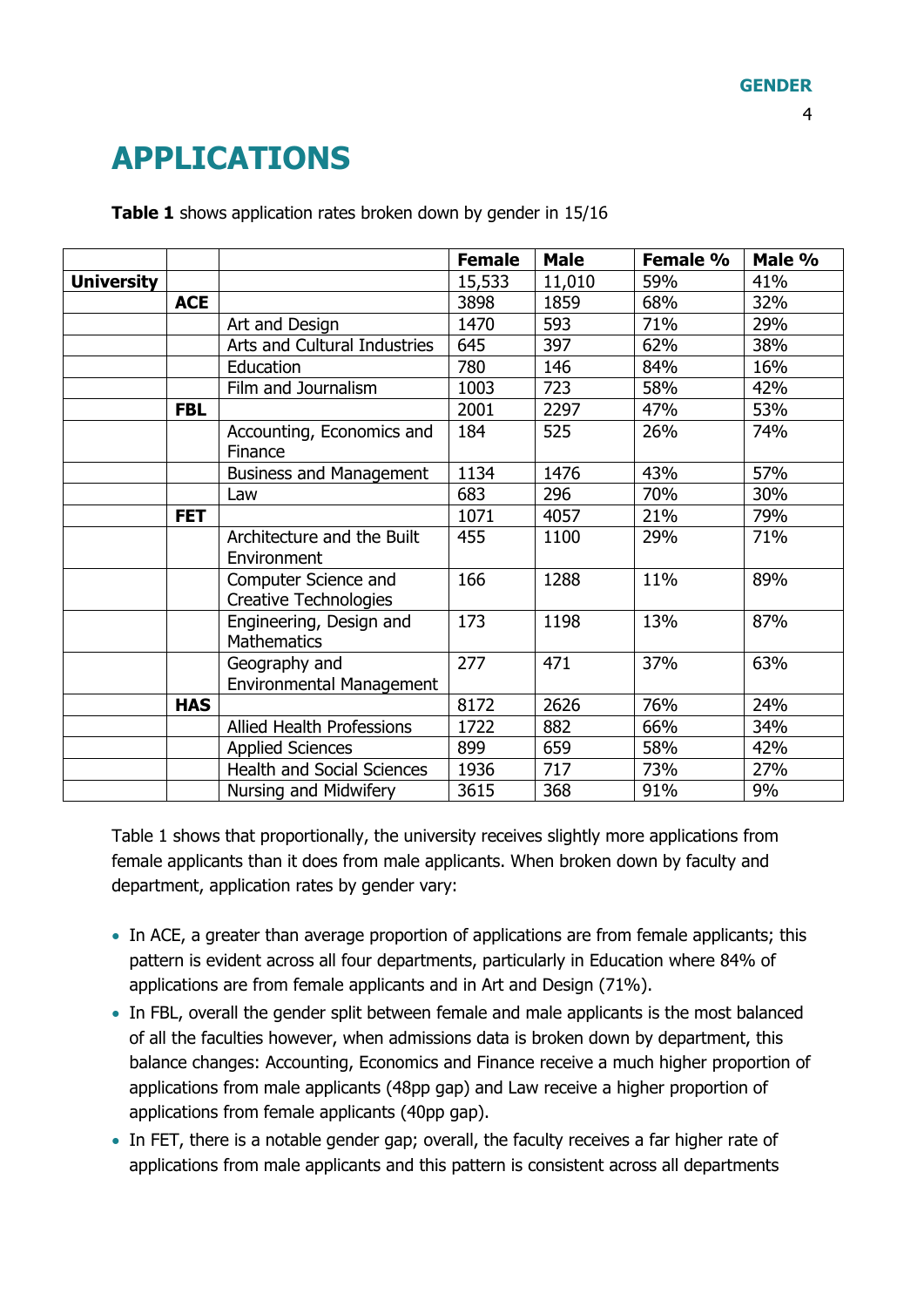particularly in Computer Science and Creative Technologies where the rate of male applications is 78pp greater than the rate of female applications.

 HAS receive far more applications from female applicants, both as a faculty and across all four departments; the gender gap is most notable within Nursing and Midwifery where the proportion of male applicants is only 9%.

### <span id="page-4-0"></span>**ENROLMENTS**

|                   |            |                                                      | <b>Female</b> | <b>Male</b> | <b>Female</b> | <b>Male</b> |
|-------------------|------------|------------------------------------------------------|---------------|-------------|---------------|-------------|
| <b>University</b> |            |                                                      | 3035          | 2701        | 53%           | 47%         |
|                   | <b>ACE</b> |                                                      | 782           | 382         | 67%           | 33%         |
|                   |            | Art and Design                                       | 224           | 109         | 67%           | 33%         |
|                   |            | Arts and Cultural Industries                         | 166           | 97          | 63%           | 37%         |
|                   |            | Education                                            | 187           | 21          | 90%           | 10%         |
|                   |            | Film and Journalism                                  | 206           | 156         | 57%           | 43%         |
|                   | <b>FBL</b> |                                                      | 522           | 712         | 42%           | 58%         |
|                   |            | Accounting, Economics and<br>Finance                 | 68            | 172         | 28%           | 72%         |
|                   |            | <b>Business and Management</b>                       | 283           | 438         | 39%           | 61%         |
|                   |            | Law                                                  | 170           | 102         | 63%           | 37%         |
|                   | <b>FET</b> |                                                      | 256           | 949         | 21%           | 79%         |
|                   |            | Architecture and the Built<br>Environment            | 106           | 189         | 36%           | 64%         |
|                   |            | Computer Science and<br><b>Creative Technologies</b> | 35            | 302         | 10%           | 90%         |
|                   |            | Engineering, Design and<br><b>Mathematics</b>        | 49            | 323         | 13%           | 87%         |
|                   |            | Geography and<br><b>Environmental Management</b>     | 67            | 135         | 33%           | 67%         |
|                   | <b>HAS</b> |                                                      | 1231          | 478         | 72%           | 28%         |
|                   |            | <b>Allied Health Professions</b>                     | 197           | 82          | 71%           | 29%         |
|                   |            | <b>Applied Sciences</b>                              | 182           | 191         | 49%           | 51%         |
|                   |            | <b>Health and Social Sciences</b>                    | 400           | 143         | 74%           | 26%         |
|                   |            | Nursing and Midwifery                                | 452           | 62          | 88%           | 12%         |

**Table 2** Breakdown of new enrolments in 15/16 by gender

Table 2 shows that overall; the university enrols slightly more female students than male. However, when broken down by faculty and department, there are greater differences across particular subject areas:

In both the Faculty of HAS and ACE, the proportion of female enrolments is far greater than male enrolments. This difference is most distinct within the department of Education where 90% of enrolments are female; this gender split is similar within the department of Nursing and Midwifery where 88% of enrolments are female.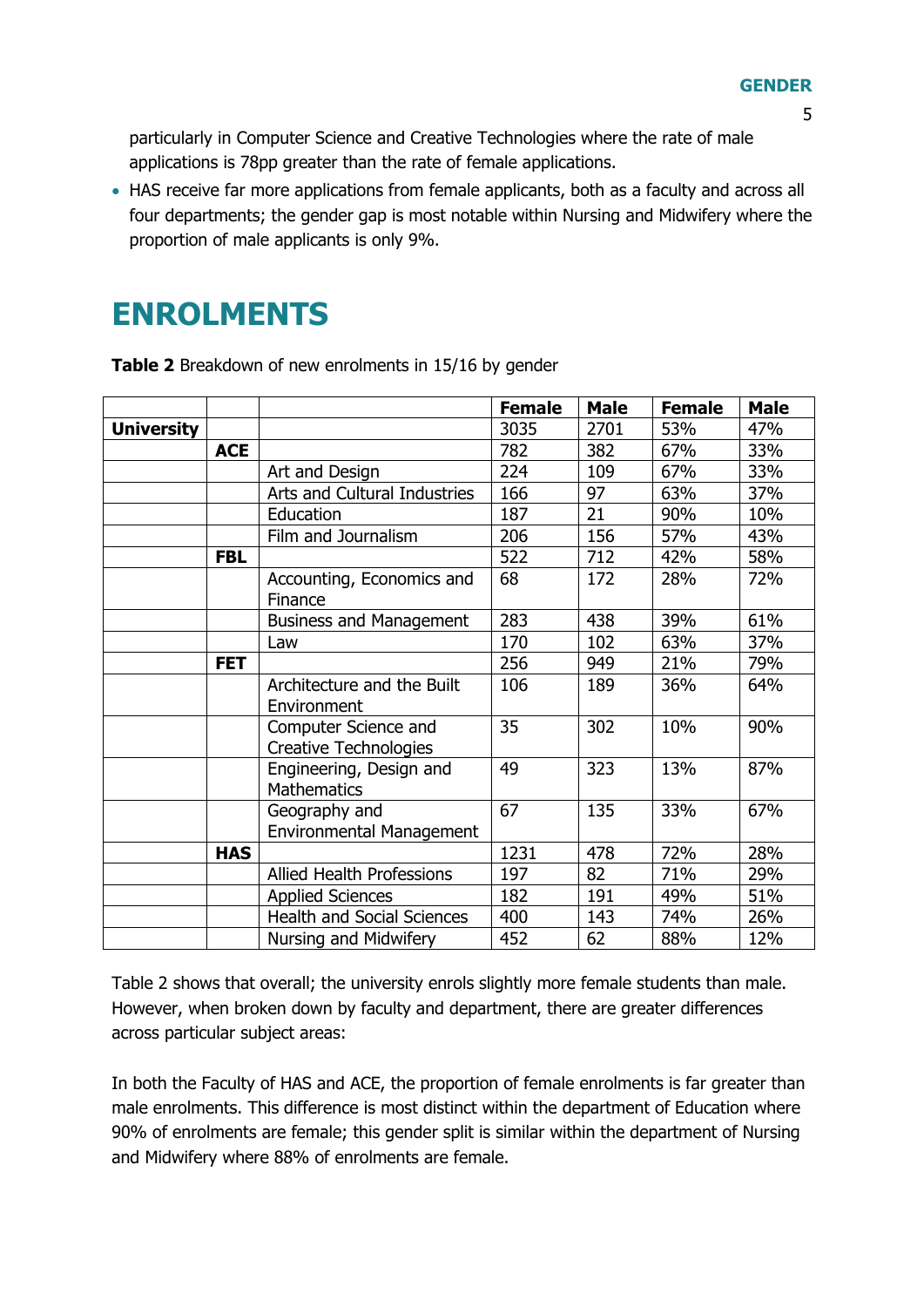#### **GENDER**

6

In comparison, FBL and FET enrol a greater proportion of male students; this trend is more significant within FET where only 21% of enrolments are female. The gender difference is most notable within both the department of Computer Science and Creative Technologies (90% male) and department of Engineering, Design and Mathematics (87% male).

**National Comparison: Figure 1 depicts HESA record of full-time UK-domiciled first-degree entrants by sex and shows that across the sector, numbers for both UK-domiciled male and female entrants have fluctuated at a comparable rate. However, the number of female student entrants has consistently remained higher than male. In 14/15, female students made up 56% of the student population.<sup>1</sup>**



#### **Figure 1**

-

<sup>1</sup> HEFCE (2016) Student Characteristics: Sex. Available from: http://www.hefce.ac.uk/analysis/HEinEngland/students/sex/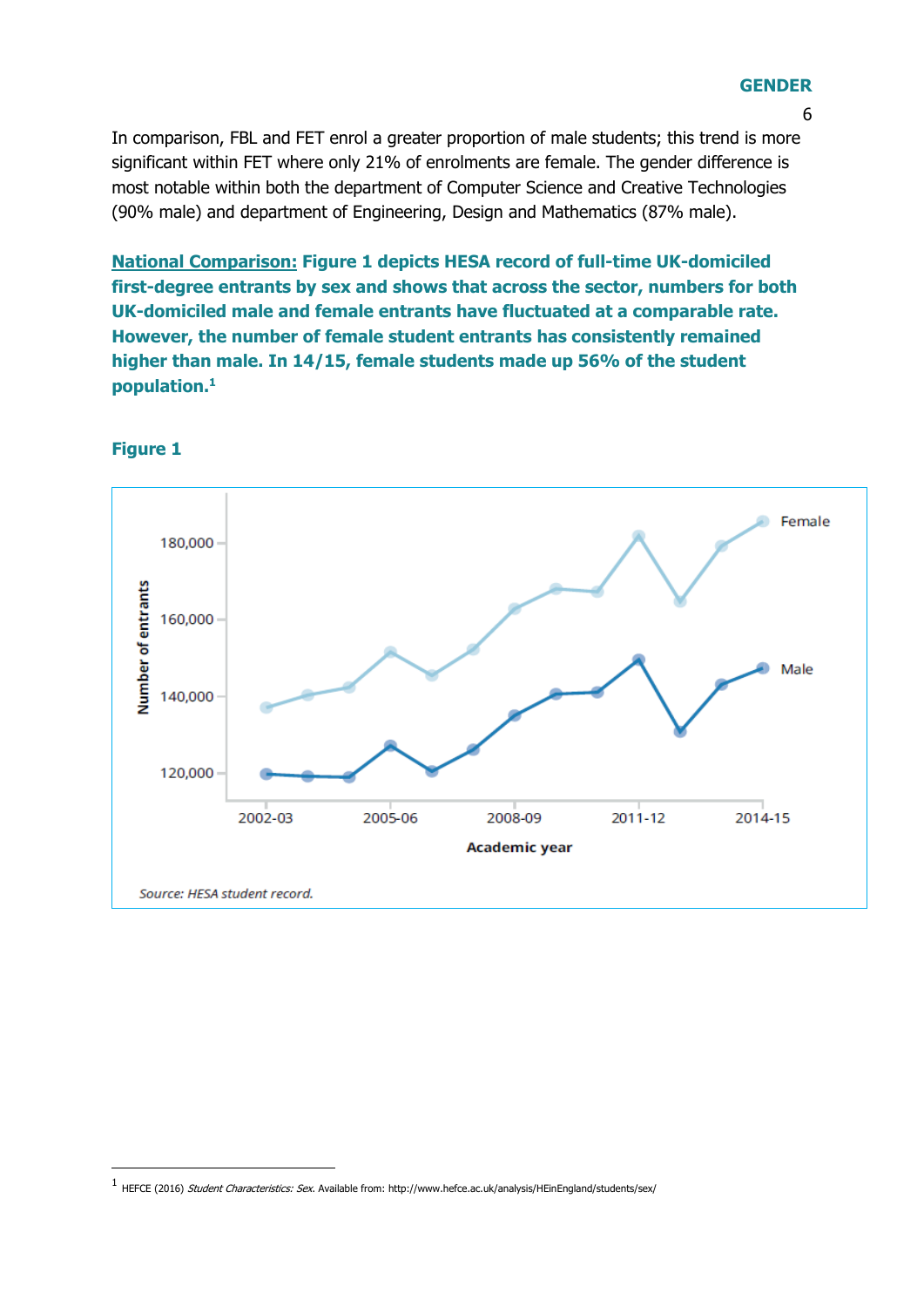**13/14 14/15 15/16 Female Male Female Male Female Male University** 53% 47% 55% 45% 53% 47% **ACE** 66% 34% 69% 31% 67% 33% Art and Design 198% 132% 171% 29% 67% 33% Arts and Cultural Industries 54% 46% 61% 39% 63% 37% Education 92% 8% 89% 11% 90% 10% Film and Journalism | 54% | 46% | 58% | 42% | 57% | 43% **FBL** | | 42% | 58% | 45% | 55% | 42% | 58% Accounting, Economics and Finance 25% 75% 24% 76% 28% 72% Business and Management 41% 59% 45% 55% 39% 61% Law 64% 36% 66% 34% 63% 37% **FET** | | 18% | 82% | 21% | 79% | 21% | 79% Architecture and the Built Environment 27% 73% 31% 69% 36% 64% Computer Science and Creative Technologies 11% 89% 11% 89% 10% 90% Engineering, Design and **Mathematics** 11% 89% 11% 89% 13% 87% Geography and Environmental Management 31% 69% 39% 61% 33% 67% **HAS** 73% 27% 73% 27% 72% 28% Allied Health Professions | 74% | 26% | 65% | 35% | 71% | 29% Applied Sciences 195% 55% 52% 48% 49% 51% Health and Social Sciences | 74% | 26% | 71% | 29% | 74% | 26% Nursing and Midwifery | 89% | 11% | 89% | 11% | 88% | 12%

**Table 3** Breakdown of enrolments by year and faculty broken down by gender

Table 3 shows a consistency in the gender split over the past three academic years – the proportion of female enrolments has remained slightly higher than male.

The proportional gender split in enrolments remains consistent across all four faculties.

The department of Architecture and the Built Environment is the only department with a significant disparity in enrolments by gender that has seen an improvement over each academic year. Most departments have enrolled similar proportions of genders over time.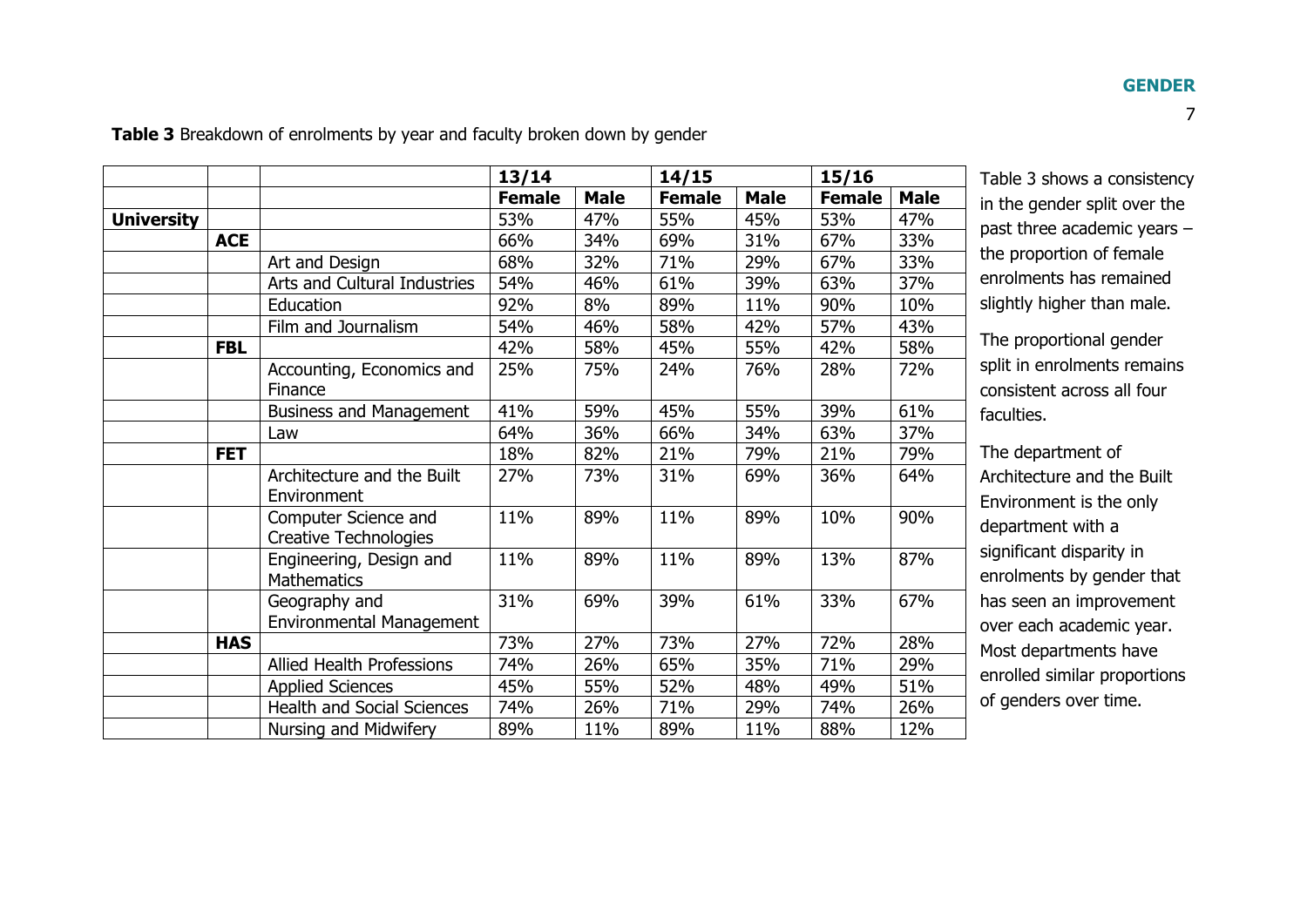#### **GENDER**

#### **Figure 2**

 $\overline{a}$ 



Figure 2 shows the enrolment split by gender across the university in 15/16; whilst there is only a gap of 6pp, figure 3 shows huge variation within particular departments including, Education and Computer Science.



**National Comparison: HEFCE notes that this is a particular trend across the sector and that STEM subjects, computing and engineering continue to be male dominated. Conversely, 'only 15% of those studying education, nursing and subjects allied to medicine are male.'<sup>2</sup>**



<sup>&</sup>lt;sup>2</sup> HEFCE (2016) *Student Characteristics: Sex.* Available from: http://www.hefce.ac.uk/analysis/HEinEngland/students/sex/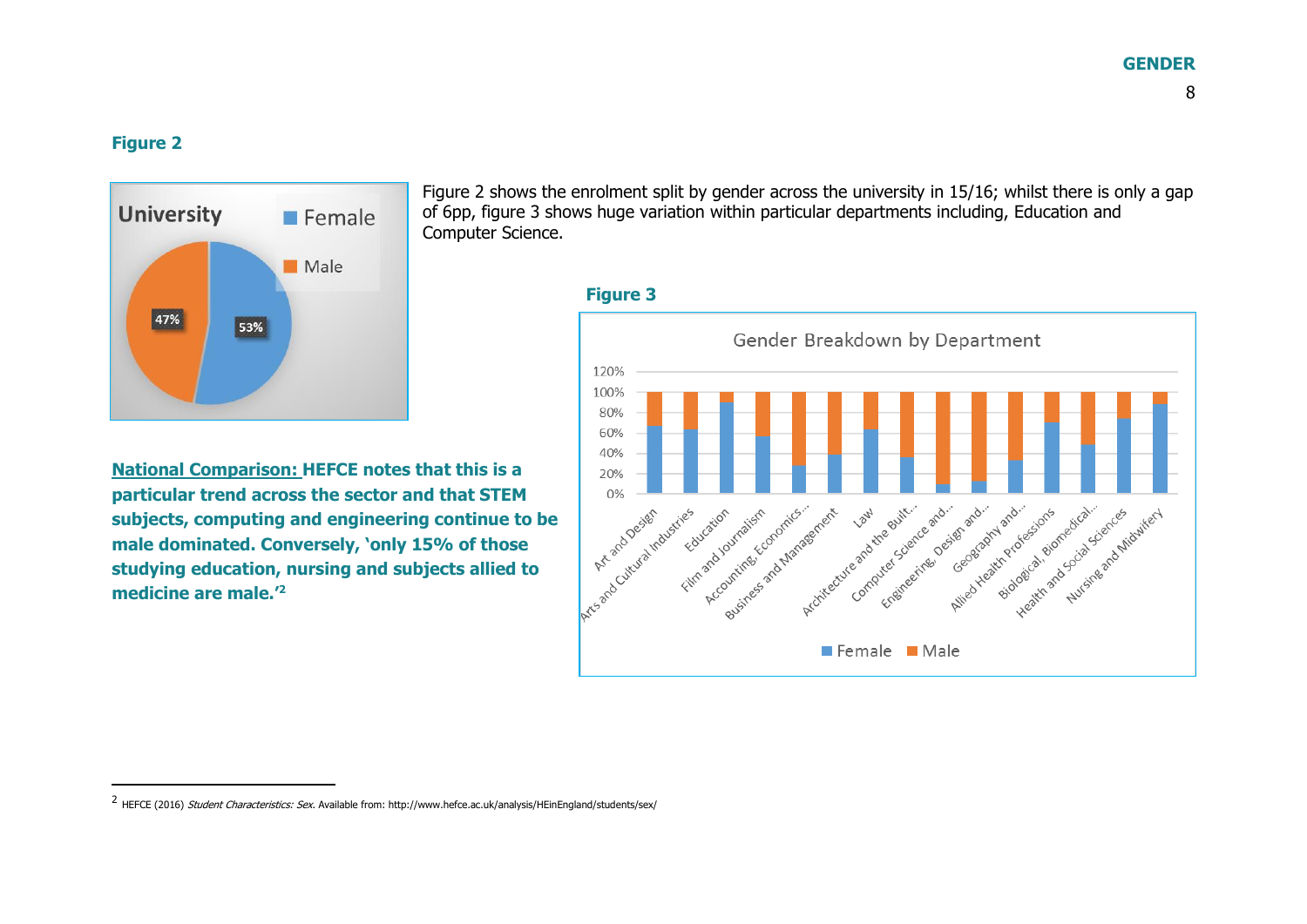### **NON-CONTINUATION**

**Table 4** shows non-continuation rates across the university

<span id="page-8-0"></span>

|                   |                                     |                                                   | 13/14         |             | 14/15         |             | 15/16         |             |
|-------------------|-------------------------------------|---------------------------------------------------|---------------|-------------|---------------|-------------|---------------|-------------|
|                   |                                     |                                                   | <b>Female</b> | <b>Male</b> | <b>Female</b> | <b>Male</b> | <b>Female</b> | <b>Male</b> |
| <b>University</b> |                                     |                                                   | 7.2%          | 11.3%       | 6.2%          | 7.7%        | 6.3%          | 8.6%        |
|                   | <b>ACE</b>                          |                                                   | 8.4%          | 10.5%       | 7.2%          | 7.1%        | 8.3%          | 8.6%        |
|                   |                                     | Art and Design                                    | 13.7%         | 12.4%       | 7.3%          | 6.1%        | 8.6%          | 14.3%       |
|                   |                                     | Arts and Cultural Industries                      | 5.7%          | 7.2%        | 2.8%          | 12.1%       | 8.1%          | 8.5%        |
|                   |                                     | Education                                         | 3.8%          | 14.3%       | 6%            | $0\%$       | 7.1%          | $0\%$       |
|                   |                                     | Film and Journalism                               | 11.2%         | 11.8%       | 12.3%         | 5%          | 9%            | 6%          |
|                   | <b>FBL</b>                          |                                                   | 5.8%          | 9.2%        | 6.4%          | 5.2%        | 6.7%          | 7.7%        |
|                   |                                     | Accounting, Economics and Finance                 | 6.1%          | 9.4%        | 3.7%          | 5.6%        | 5.3%          | 8.3%        |
|                   |                                     | <b>Business and Management</b>                    | 5.9%          | 8.8%        | 8.4%          | 4.9%        | 9.3%          | 7.9%        |
|                   |                                     | Law                                               | 5.6%          | 10.1%       | 4%            | 5.6%        | 3.4%          | 5.4%        |
|                   | <b>FET</b>                          |                                                   | 10.3%         | 13.1%       | 6.4%          | 10%         | 6.6%          | 9.7%        |
|                   |                                     | Architecture and the Built Environment            | 7.5%          | 11.2%       | 4.2%          | 7.4%        | 3.7%          | 6.5%        |
|                   |                                     | <b>Computer Science and Creative Technologies</b> | 12.2%         | 15.2%       | 13.2%         | 14.8%       | 11.8%         | 12.1%       |
|                   | Engineering, Design and Mathematics |                                                   |               | 12.7%       | 10%           | 8.6%        | 10%           | 9.1%        |
|                   |                                     | Geography and Environmental Management            | 4.9%          | 12.1%       | 3.9%          | 4.5%        | 6.8%          | 10.2%       |
|                   | <b>HAS</b>                          |                                                   | 6.4%          | 10.9%       | 5.5%          | 6.7%        | 4.9%          | 7.6%        |
|                   |                                     | Allied Health Professions                         | 2.9%          | $0\%$       | 3.8%          | 5.1%        | 2.5%          | 4.1%        |
|                   |                                     | <b>Applied Sciences</b>                           | 13.1%         | 16.2%       | 8.6%          | 12.1%       | 9.7%          | 7.8%        |
|                   |                                     | <b>Health and Social Sciences</b>                 | 6.7%          | 10.5%       | 4.3%          | 3%          | 5.5%          | 11.3%       |
|                   |                                     | Nursing and Midwifery                             | 5.1%          | 4.8%        | 5.8%          | 4.2%        | 3.8%          | 5%          |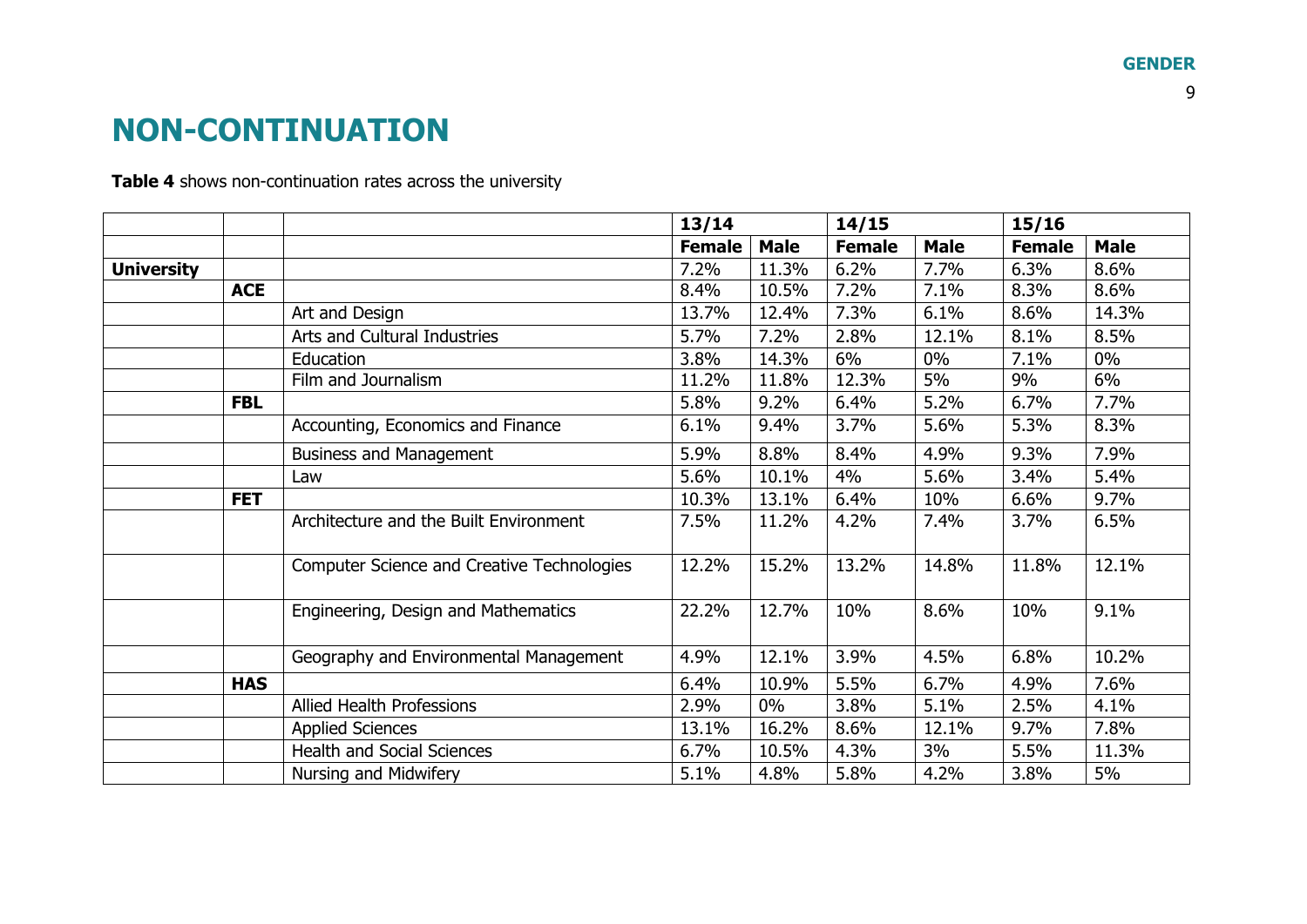#### **GENDER**

Across the university, non-continuation rates for male students have consistently remained higher than for female students; table 4 shows that this trend is consistent across most faculties however, when broken down by department, non-continuation rates vary:

- In ACE, non-continuation rates improved and had decreased in 14/15; however, in 15/16 overall rates appear to have increased slightly. Across the four departments, non-continuation rates vary considerably: in Education, since 14/15, all male students remain active in the university whilst non-continuation rates for female students have increased over time; in contrast to the overall trend across the university, within Film and Journalism, non-continuation rates for female students have increased to become greater than the rate for male students.
- In FBL, non- continuation rates for male and female students vary: in Law, whilst non-continuation rates for male students have improved, they are still higher than the non-continuation rate for female students; in comparison, the non-continuation rate for female students has increased within Business and Management and since 14/15, has been greater than the rate for male students.
- In FET, the non-continuation rate for male students is consistently higher than it is for female students. When broken down by department, this trend is evident within all departments except for Engineering, Design and Mathematics where the non-continuation rate for female students is higher (0.9pp in 15/16). Over time, there is improvement for both female and male students in all departments.
- In HAS, over time, non-continuation rates have improved for both female and male students particularly, within Applied Sciences (female 3.4pp and male -8.4pp). In 15/16, there is a higher non-continuation rate for male students in all departments within HAS except for Applied Science (1.9pp gap).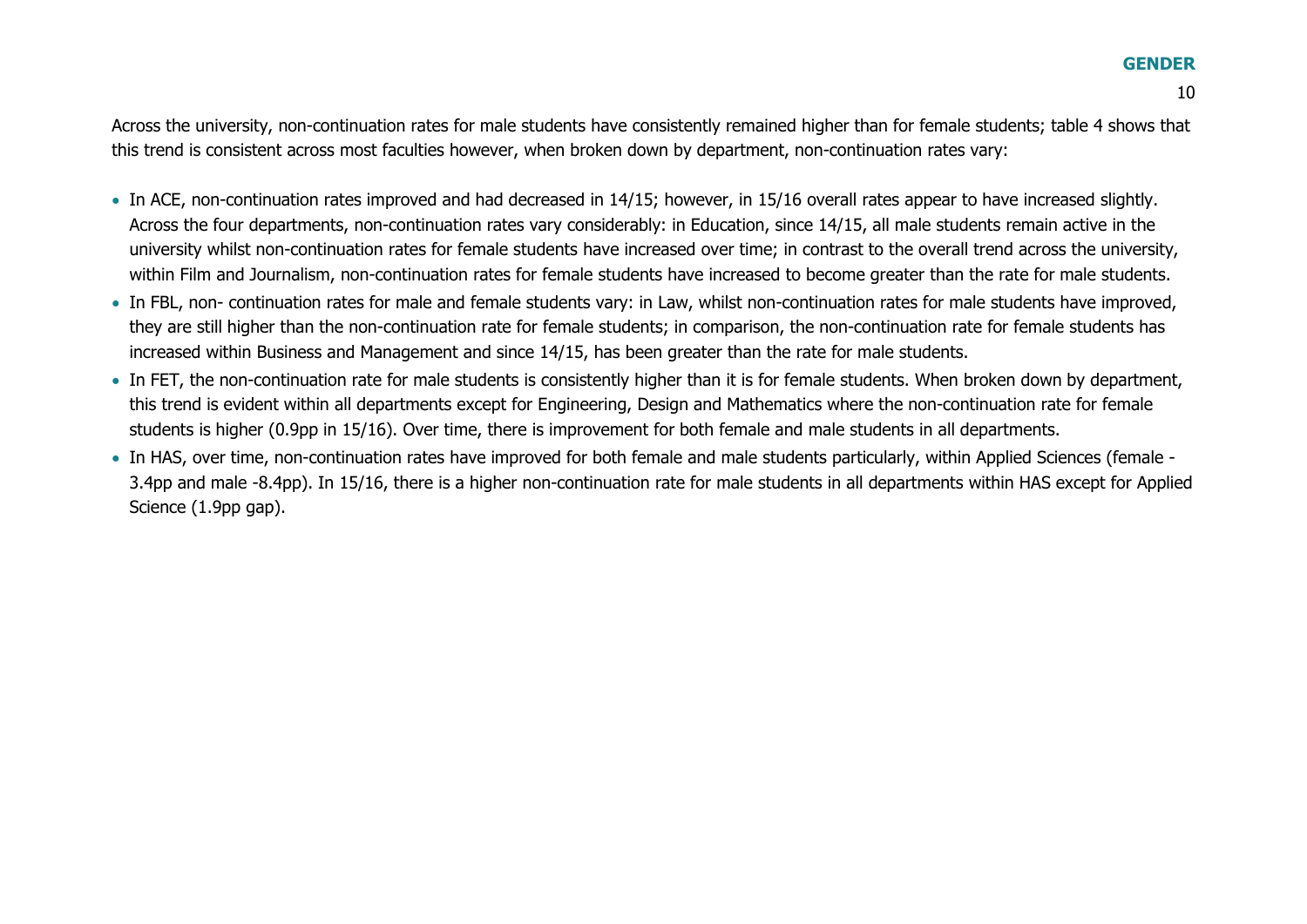### **STUDENT SATISFACTION**

**Table 5** NSS Satisfaction rates for 15/16 broken down by gender

|        | No of<br>respondents | Response<br>rate | <b>Teaching</b> | <b>Assessment</b><br>and feedback $\vert$ support |    | Academic   Organisation  <br>and | Learning<br><b>Resources</b> | <b>Personal</b><br><b>Development</b> | Students'<br><b>Union</b> | Overall<br>satisfaction |
|--------|----------------------|------------------|-----------------|---------------------------------------------------|----|----------------------------------|------------------------------|---------------------------------------|---------------------------|-------------------------|
|        |                      |                  |                 |                                                   |    | management                       |                              |                                       |                           |                         |
| Female | 1944                 | 86%              | 90              | ᅮ                                                 | 84 |                                  | $^{\circ}$                   | 87                                    | --                        | 87                      |
| Male   | 1560                 | 85%              | 89              | 76                                                | 86 | 84                               | 90                           | 86                                    |                           | 88                      |

Table 5 shows that overall, male students are slightly more satisfied than female students are. However, this is not a consistent pattern across the range of measures; female students are more satisfied with the students' union and slightly more satisfied with the quality of teaching. Male students show a marked increase in satisfaction with organisation and management when compared to female students.

### <span id="page-10-0"></span>**GOOD HONOURS AND DEGREE CLASSIFICATION**

**Table 6** shows good honours rates for the university by gender over time

<span id="page-10-1"></span>

|               |        | 13/14          |        | 14/15 | 15/16  |                |  |
|---------------|--------|----------------|--------|-------|--------|----------------|--|
|               | Enrols | Good<br>Hons % | Enrols |       | Enrols | Good<br>Hons % |  |
| <b>FEMALE</b> | 2,739  | 79.1%          | 2,338  | 77.8% | 2,357  | 79.6%          |  |
| <b>MALE</b>   | 2,249  | 71.9%          | 1,858  | 72.4% | 1,771  | 74.0%          |  |

Table 6 shows that female students have consistently achieved a higher rate of good honours than male students have. However, over time, the rate of good hons for male students has steadily improved, reducing the gap from 7.2pp in 13/14 to 5.6pp in 15/16.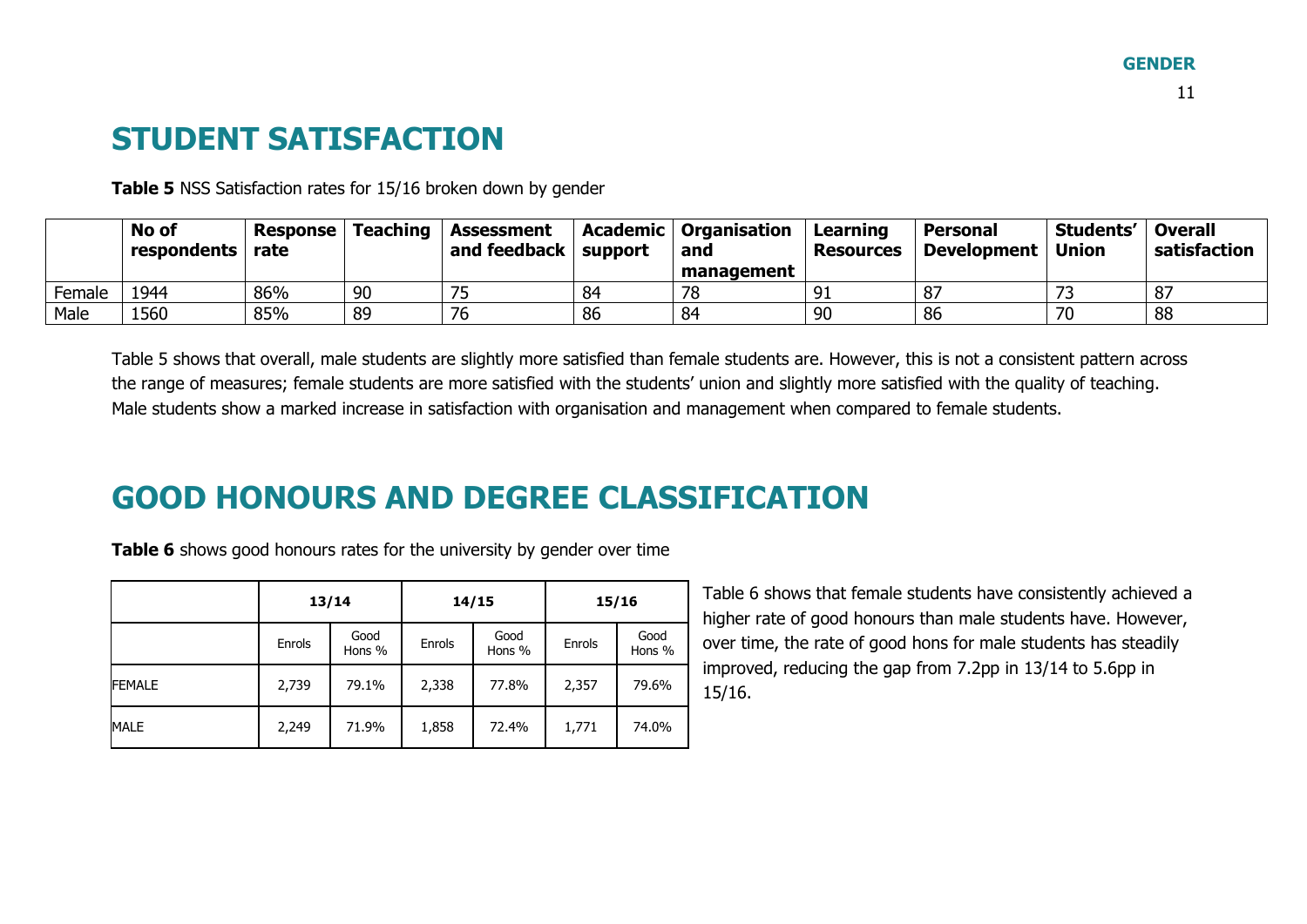|             | 13/14                            |                |                |       |                                  |       | 14/15          |                                  | 15/16 |       |                |       |
|-------------|----------------------------------|----------------|----------------|-------|----------------------------------|-------|----------------|----------------------------------|-------|-------|----------------|-------|
| %           | 1st                              | U <sub>2</sub> | L <sub>2</sub> | 3rd   | 1st                              | U2    | L <sub>2</sub> | 3rd                              | 1st   | U2    | L <sub>2</sub> | 3rd   |
| Female      | 24.5%                            | 54.6%          | 18.7%          | 2.26% | 25.5%                            | 52.3% | 19.1%          | 3.08%                            | 25.1% | 54.5% | 17.9%          | 2.50% |
| <b>Male</b> | 21.3%<br>2.98%<br>50.5%<br>25.2% |                |                |       | 3.23%<br>21.7%<br>50.6%<br>24.4% |       |                | 2.99%<br>23.0%<br>23.9%<br>50.1% |       |       |                |       |

**Table 7** Breakdown of degree classification rate by year and broken down by gender

Table 7 shows that over the three-year period, female students are consistently achieving a higher rate of firsts and 2.1s; conversely, male students are achieving a higher rate of 2.2s and thirds.

Across the three-year period, male students have seen a steady increase in the rate of good honours achieved; table 7 shows that this is likely to be due to male students increasingly achieving firsts (increase of 2.6pp) given the male rate of 2.1s has stayed at a similar level. Whilst the rate of achieving a third has remained steady for male students, over time there has been a gradual reduction in the rate of 2.2s (decrease of 2.2pp).

**Table 8** Breakdown of good honours rate by year and faculty broken down by gender

|                                            |          | 13/14  |                      | 14/15  |                      | 15/16  |                      |
|--------------------------------------------|----------|--------|----------------------|--------|----------------------|--------|----------------------|
| <b>Faculty</b>                             | Category | Enrols | Good<br>Hons<br>$\%$ | Enrols | Good<br>Hons<br>$\%$ | Enrols | Good<br>Hons<br>$\%$ |
| Arts, Creative Industries<br>and Education | Female   | 861    | 82.2%                | 688    | 79.5%                | 637    | 84.3%                |
|                                            | Male     | 361    | 75.4%                | 296    | 76.9%                | 324    | 78.4%                |
| Business and Law                           | Female   | 415    | 80.2%                | 409    | 84.5%                | 374    | 85.0%                |
|                                            | Male     | 593    | 70.5%                | 530    | 75.8%                | 463    | 78.7%                |
| Environment and                            | Female   | 156    | 75.6%                | 137    | 82.5%                | 136    | 73.5%                |
| Technology                                 | Male     | 719    | 75.5%                | 572    | 74.8%                | 558    | 72.2%                |
| Health and Applied                         | Female   | 1133   | 78.3%                | 941    | 75.9%                | 1019   | 77.3%                |
| <b>Sciences</b>                            | Male     | 476    | 70.1%                | 348    | 67.3%                | 326    | 72.5%                |

Table 8 shows the variation in good honours rates by faculty over the three-year period. In ACE, the differential for 15/16 is 5.9pp, which is greater than 14/15 however, the rate of good honours achieved has increased for both female and male students. FBL has seen a slight reduction in differential over the period and is now 6.3pp. In FET, the gap widened in 14/15 but in 15/16, reduced by 1.3pp. In HAS, the differential has been variable but has reduced over the three-year period to 4.8pp in 15/16.

12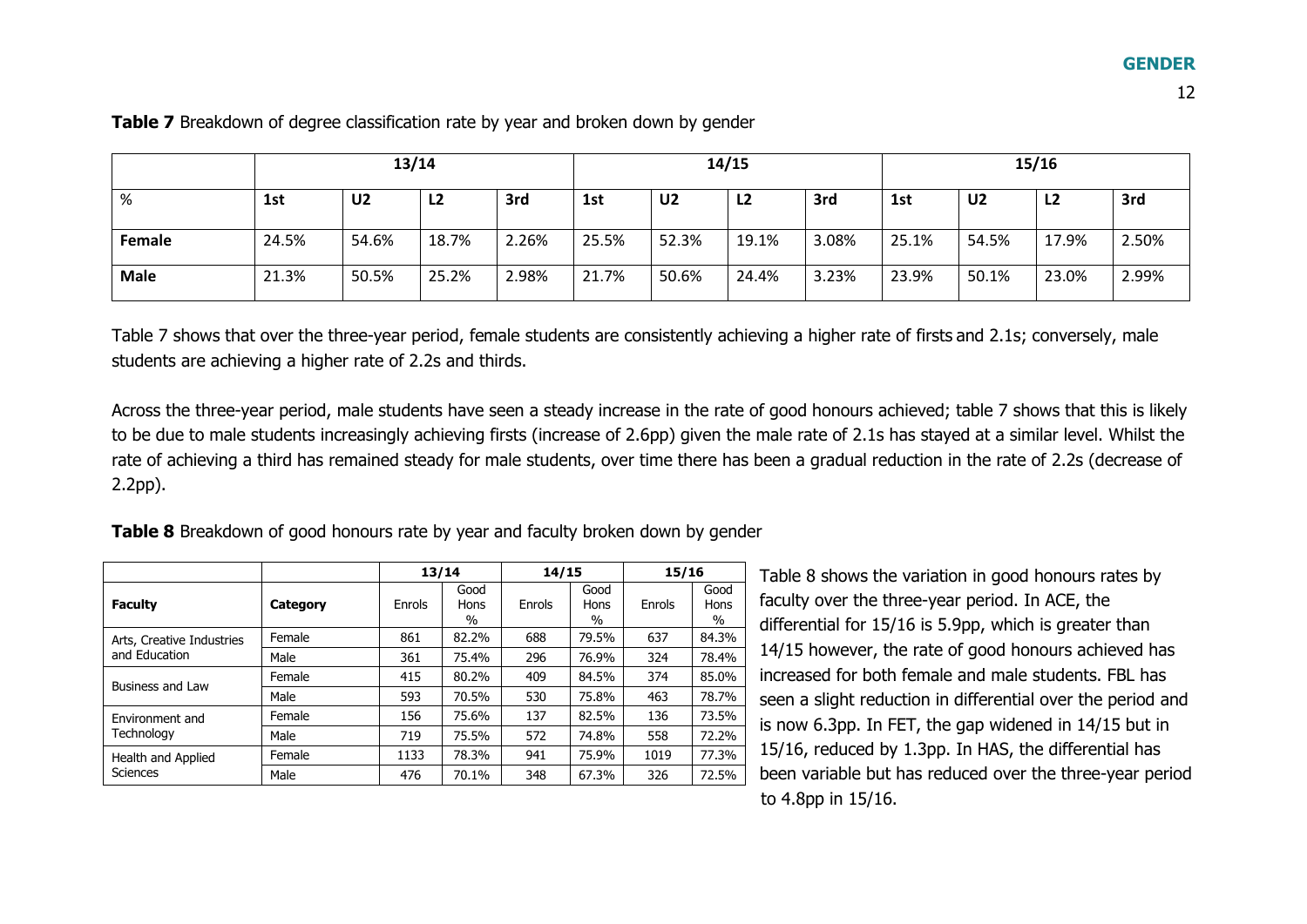|                         | 13/14         |       |       |       |       | 14/15 |       |       |       |       |       | 15/16 |       | Table 9 provides        |
|-------------------------|---------------|-------|-------|-------|-------|-------|-------|-------|-------|-------|-------|-------|-------|-------------------------|
| <b>Faculty / Gender</b> |               | 1st   | 2:1   | 2:2   | 3rd   | 1st   | 2:1   | 2:2   | 3rd   | 1st   | 2:1   | 2:2   | 3rd   | further evidence of     |
| ACE                     | <b>FEMALE</b> | 21.6% | 60.7% | 16.0% | 1.74% | 23.4% | 56.1% | 17.7% | 2.76% | 22.5% | 61.8% | 13.2% | 2.51% | differentials in degree |
| ACE                     | MALE          | 20.2% | 55.2% | 21.2% | 3.32% | 18.2% | 58.6% | 20.4% | 2.70% | 24.1% | 54.3% | 18.5% | 3.09% | outcome by gender.      |
| <b>FBL</b>              | <b>FEMALE</b> | 29.0% | 51.2% | 17.9% | 1.86% | 29.8% | 54.7% | 14.5% | 0.98% | 29.8% | 55.2% | 14.6% | 0.35% |                         |
| <b>FBL</b>              | MALE          | 20.9% | 49.5% | 26.4% | 3.12% | 22.1% | 53.7% | 21.8% | 2.45% | 21.7% | 57.0% | 18.0% | 3.24% |                         |
| <b>FET</b>              | <b>FEMALE</b> | 28.2% | 47.4% | 22.4% | 1.92% | 29.2% | 53.3% | 16.8% | 0.73% | 32.4% | 41.2% | 19.9% | 6.62% |                         |
| <b>FET</b>              | MALE          | 27.8% | 47.7% | 23.4% | 1.11% | 30.4% | 44.4% | 23.4% | 1.75% | 31.0% | 41.2% | 26.2% | 1.61% |                         |
| <b>HAS</b>              | <b>FEMALE</b> | 25.3% | 53.0% | 19.3% | 2.41% | 26.1% | 49.8% | 20.4% | 3.72% | 23.5% | 53.8% | 20.6% | 2.03% |                         |
| <b>HAS</b>              | <b>MALE</b>   | 15.1% | 55.0% | 26.2% | 3.68% | 14.4% | 52.9% | 28.7% | 4.02% | 18.0% | 54.5% | 25.4% | 2.15% |                         |

**Table 9** Breakdown of degree classification rate by year, faculty and gender

- In ACE, more male students have consistently achieved a 2.2 than female students. In comparison, females are more likely to achieve good honours. The proportion of male students achieving a first has gradually increased over the period.
- In FBL, the proportion of male students achieving a 2.2 or a third is consistently higher than the proportion of females achieving both results.
- In FET, both male and female students are achieving good honours at a comparable rate however, over the three-year period, the differential in achieving a third has widened to a 5.01pp difference.
- In HAS, rates of 2.1 and thirds are comparable however, differences can be seen in the higher proportion of male students achieving 2.2 and female students achieving a first.